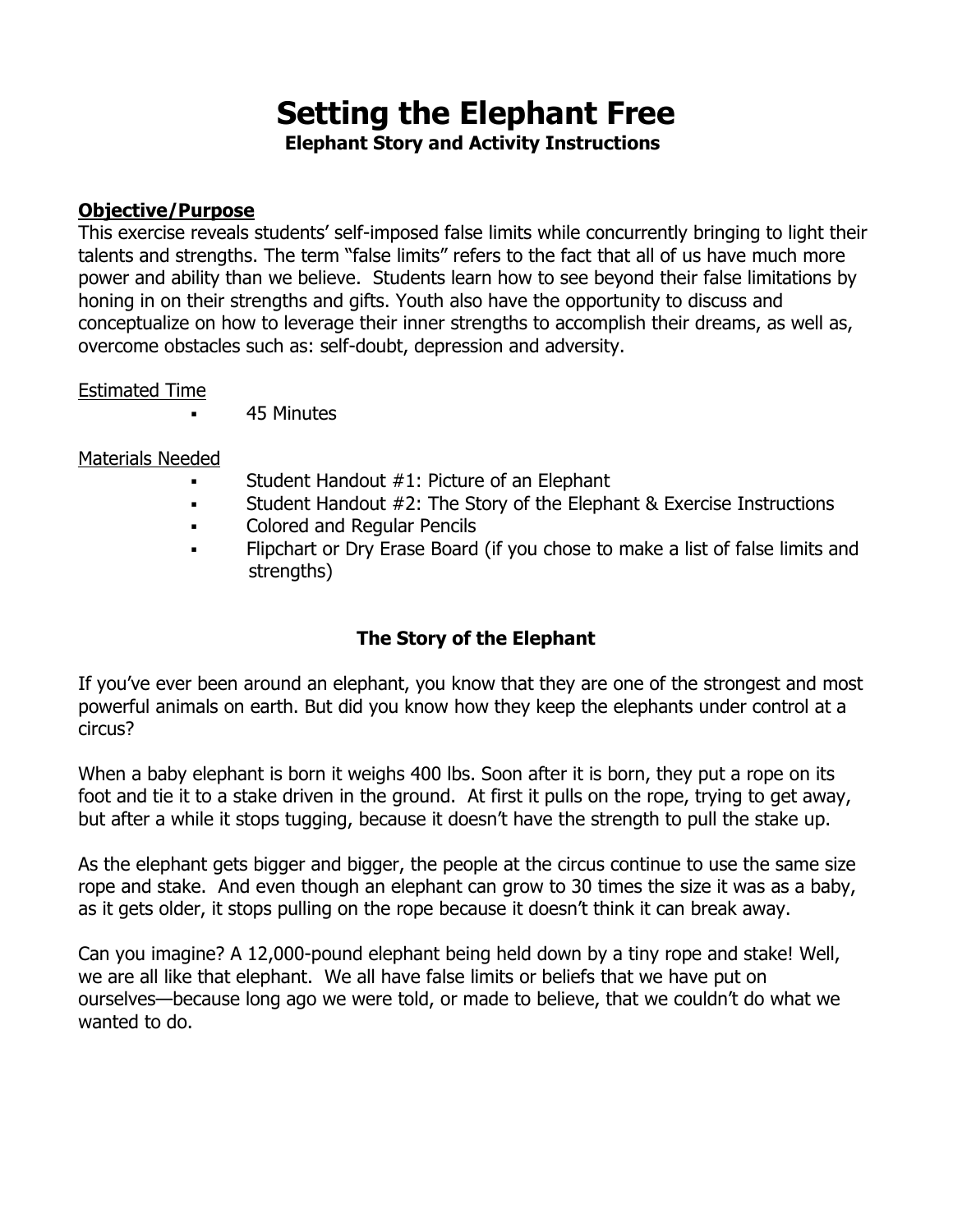## **Setting the Elephant Free Activity Instructions**

On the Elephant Picture:

- **The rope and stake** represent the negative self-talk or the things that you've been told that hold you back, or tie you down. You can draw or write words that show the types of things that can hold you down. It could be, "my brother told me that I would never…" Or, "I felt I did poorly the first time I tried to read aloud in class…"
- The elephant represents your strengths. Again, draw or write words. It could be that the legs represent some sort of strength, the body, the ears or the trunk, or the head. Think about what your strengths are. If you can't think of any, ask people in your group or one of the mentors. You all have them!
- **The horizon** represents your future. On the horizon, draw what you want to have for yourself in your future or things you would like to work on. Keep this in mind, the strengths represented on your elephant will later become the power that gets you to your future.